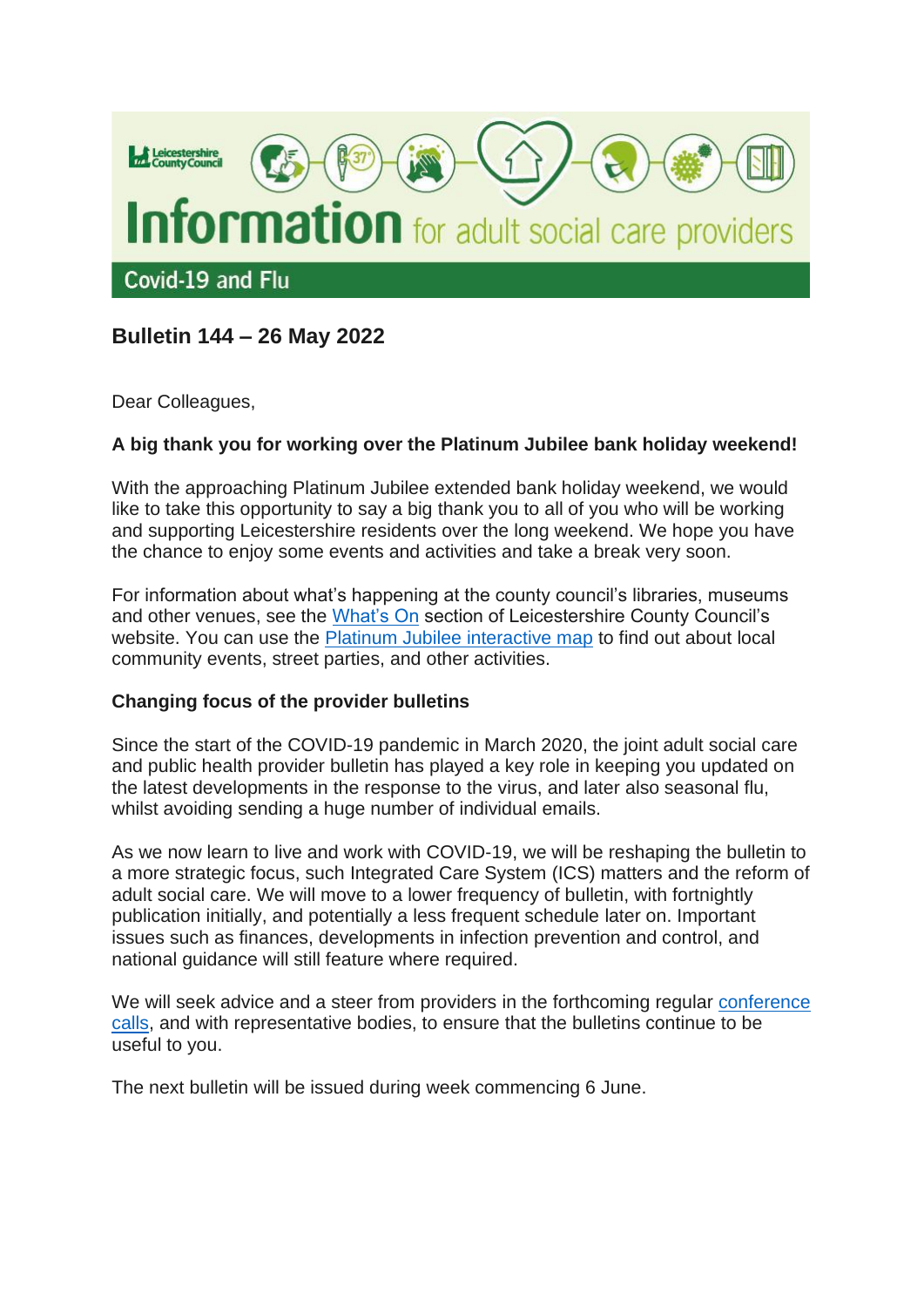### **Pop-up COVID-19 vaccination clinics**

Further pop-up vaccination clinics have been confirmed for the next few days. Sometimes, opening times may change or clinics are stood down, so please check [the website](https://www.leicestercityccg.nhs.uk/my-health/coronavirus-advice/coronavirus-vaccine/) for the latest information.

| Location                       | <b>Address</b>                                                                                                  | Dates<br>running (Fri-<br>Sun unless<br>specified) | <b>Time</b>  | Doses offered                                                                                                                                                      |
|--------------------------------|-----------------------------------------------------------------------------------------------------------------|----------------------------------------------------|--------------|--------------------------------------------------------------------------------------------------------------------------------------------------------------------|
| Lough-<br>borough<br>Market    | Based in the<br>town centre<br>(Market<br>Place). If you<br>are using a<br>sat nav use<br>postcode<br>LE11 3EB. | 26/05/2022                                         | $10am - 3pm$ | Thursday: 16+, 1st, 2nd, 3rd,<br>or 1 <sup>st</sup> booster doses. 2 <sup>nd</sup><br>booster with invite or proof of<br>eligibility                               |
|                                |                                                                                                                 |                                                    | $3pm - 4pm$  | Thursday: 5+, 1st, 2nd, 3rd, or<br>1 <sup>st</sup> booster doses. 2 <sup>nd</sup> booster<br>with invite or proof of eligibility                                   |
|                                |                                                                                                                 | 27/05/2022                                         | $10am - 3pm$ | Friday: 16+, 1st, 2nd, 3rd, or<br>1 <sup>st</sup> booster doses. 2 <sup>nd</sup> booster<br>with invite or proof of eligibility                                    |
|                                |                                                                                                                 |                                                    | $3pm - 4pm$  | Friday: 5+, 1st, 2nd, 3rd, or $1st$<br>booster doses. 2 <sup>nd</sup> booster with                                                                                 |
|                                |                                                                                                                 | 28/05/2022                                         | $10am - 4pm$ | invite or proof of eligibility<br>Saturday: 5+, 1st, 2nd, 3rd, or<br>1 <sup>st</sup> booster doses. 2 <sup>nd</sup> booster<br>with invite or proof of eligibility |
| Aylestone<br>Leisure<br>Centre | 2 Knighton<br>Lane East,<br>Leicester,<br><b>LE2 6LU.</b>                                                       | 27/05/2022                                         | $9am - 3pm$  | Friday: 16+, 1st, 2nd, 3rd, or<br>1st booster doses. 2nd booster<br>with invite or proof of eligibility                                                            |
|                                |                                                                                                                 |                                                    | $3pm-5pm$    | Friday: 5+, 1st, 2nd, 3rd, or 1st<br>booster doses, 2nd booster<br>with invite or proof of eligibility                                                             |
|                                |                                                                                                                 | 28/05/2022 -<br>29/05/2022                         | $9am - 5pm$  | Saturday and Sunday: 5+, 1st,<br>2nd, 3rd, or 1st booster doses.<br>2nd booster with invite or proof<br>of eligibility                                             |

### **EVENTS AND WEBINARS**

### **Sign-up for new 'IPC Basics' webinars**

The IPC team is offering free short webinars on infection prevention and control for staff in care homes and adult social care in Leicester, Leicestershire, and Rutland. Upcoming webinars include:

*IPC Basics 1 – The Chain of Infection and Reducing Infection Transmission in Adult Social Care Settings*

• Wednesday 22 June 2022, 2pm - 3pm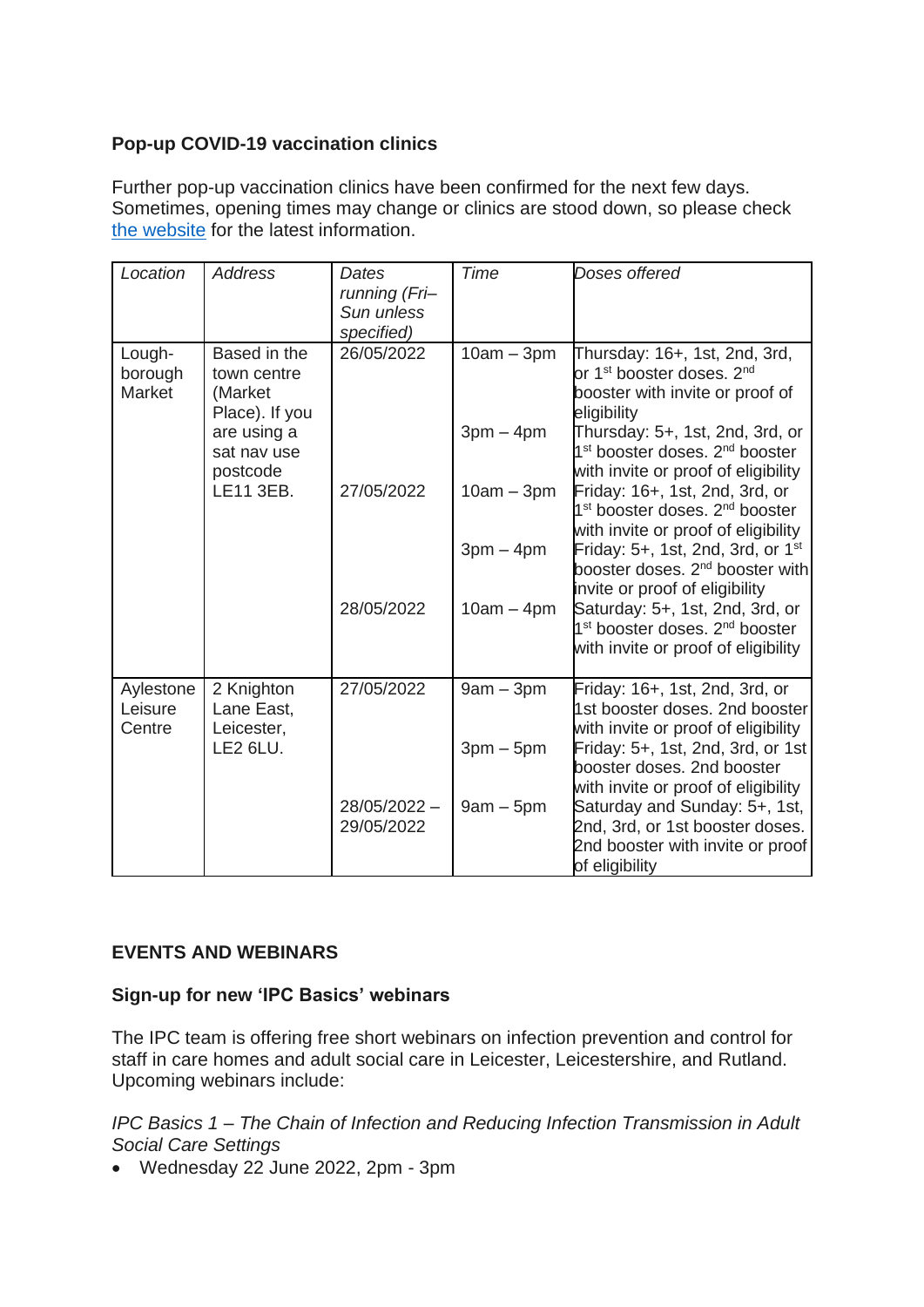• What causes infections, how they are transmitted and how we can reduce the risk of infection spreading in Adult Social Care settings.

## *IPC Basics 2 – Clostridioides difficile and management in the Care Home Setting*

- Wednesday 20 July 2022, 2pm 3pm
- Care of an individual who has been diagnosed with this diarrhoea-causing organism.

### *IPC Basics 3 – Cleaning and Decontamination*

- Wednesday 17 August 2022, 2pm 3pm
- How to reduce the risk of infection spreading focusing on cleaning and decontamination of the environment in care settings.

You need a Learning Hub account with the Leicestershire Social Care Development Group (LSCDG) to book. [Those who already have a Learning Hub account can log](https://leicestershiretotara.learningpool.com/login/index.php)  [in here.](https://leicestershiretotara.learningpool.com/login/index.php) Simply log in to your account and search LSCDG Infection Prevention and Control Basics [If you do not already have a Learning Hub account, you can set one](https://www.lscdg.org/lms-information/)  [up here by following these instructions.](https://www.lscdg.org/lms-information/)

### **Modern slavery – awareness information workshop for social care providers**

Tuesday 7 June, 1.30pm – 3pm. Webinar on Zoom

This workshop is for social care providers interested in understanding more about modern slavery in the UK today and helping to identify when someone might be a victim of modern slavery. The session will be led by [Hestia](https://eur01.safelinks.protection.outlook.com/?url=https%3A%2F%2Fwww.hestia.org%2F&data=05%7C01%7Cjude.emberson%40nottscc.gov.uk%7C853dfc511d3845ae34a308da3ca1db91%7C6e5a37bba9614e4fbaae2798a2245f30%7C0%7C0%7C637888963114982361%7CUnknown%7CTWFpbGZsb3d8eyJWIjoiMC4wLjAwMDAiLCJQIjoiV2luMzIiLCJBTiI6Ik1haWwiLCJXVCI6Mn0%3D%7C3000%7C%7C%7C&sdata=RdLiSO6Tmp%2BJcIJanccgQAJCd3z9kr4a%2BLkKZf1yAQg%3D&reserved=0) and hosted by Skills for Care and the National Care Forum (NCF). Attendees will gain a wider knowledge of the dynamics at play in modern slavery situations, help in identifying red flags and how to signpost to the relevant services, and will also take away practical tools including Hestia's 'spot the signs' toolkit. [Find out more and book online.](https://events.skillsforcare.org.uk/skillsforcare/frontend/reg/thome.csp?pageID=431102&eventID=1378&traceRedir=2)

#### **NHSmail for care providers - drop-in session**

The NHSmail team are offering care providers a drop-in session every Wednesday from 11am until noon to support with NHSmail queries. There will be no agenda or slides but an open session to give care providers the opportunity to ask questions on NHSmail. Registration is not required however this session is for care providers only and not those in supportive roles for NHSmail. [Join Link](https://teams.microsoft.com/dl/launcher/launcher.html?url=%2F_%23%2Fl%2Fmeetup-join%2F19%3Ameeting_MjczNzg5NmYtNzAyOS00NGZkLWE4MTUtNmJkMzBjYWYyYjQ5%40thread.v2%2F0%3Fcontext%3D%257b%2522Tid%2522%253a%252237c354b2-85b0-47f5-b222-07b48d774ee3%2522%252c%2522Oid%2522%253a%2522396a9a0e-650f-4ab2-b7d9-2e326c8d6317%2522%257d%26anon%3Dtrue&type=meetup-join&deeplinkId=fa5d7aa0-b9af-4978-8211-2cfdb7ad1623&directDl=true&msLaunch=true&enableMobilePage=true&suppressPrompt=true)

#### **Adult social care digital skills framework and training database**

The first draft of the [Digital Skills Framework](https://www.digitalsocialcare.co.uk/digital-skills-and-training/digital-skills-framework/) along with [a Digital Skills Training](https://www.digitalsocialcare.co.uk/digital-skills-and-training/digital-skills-training-database/)  [Database](https://www.digitalsocialcare.co.uk/digital-skills-and-training/digital-skills-training-database/) has been published and is live on the [Digital Social Care website.](https://www.digitalsocialcare.co.uk/) Details, including specific skills and capabilities for each theme, will be added as NHS Transformation Directorate and Digital Social Care test them further.

#### **Midlands Nominated Individual network meeting – Wednesday 15 June 2022**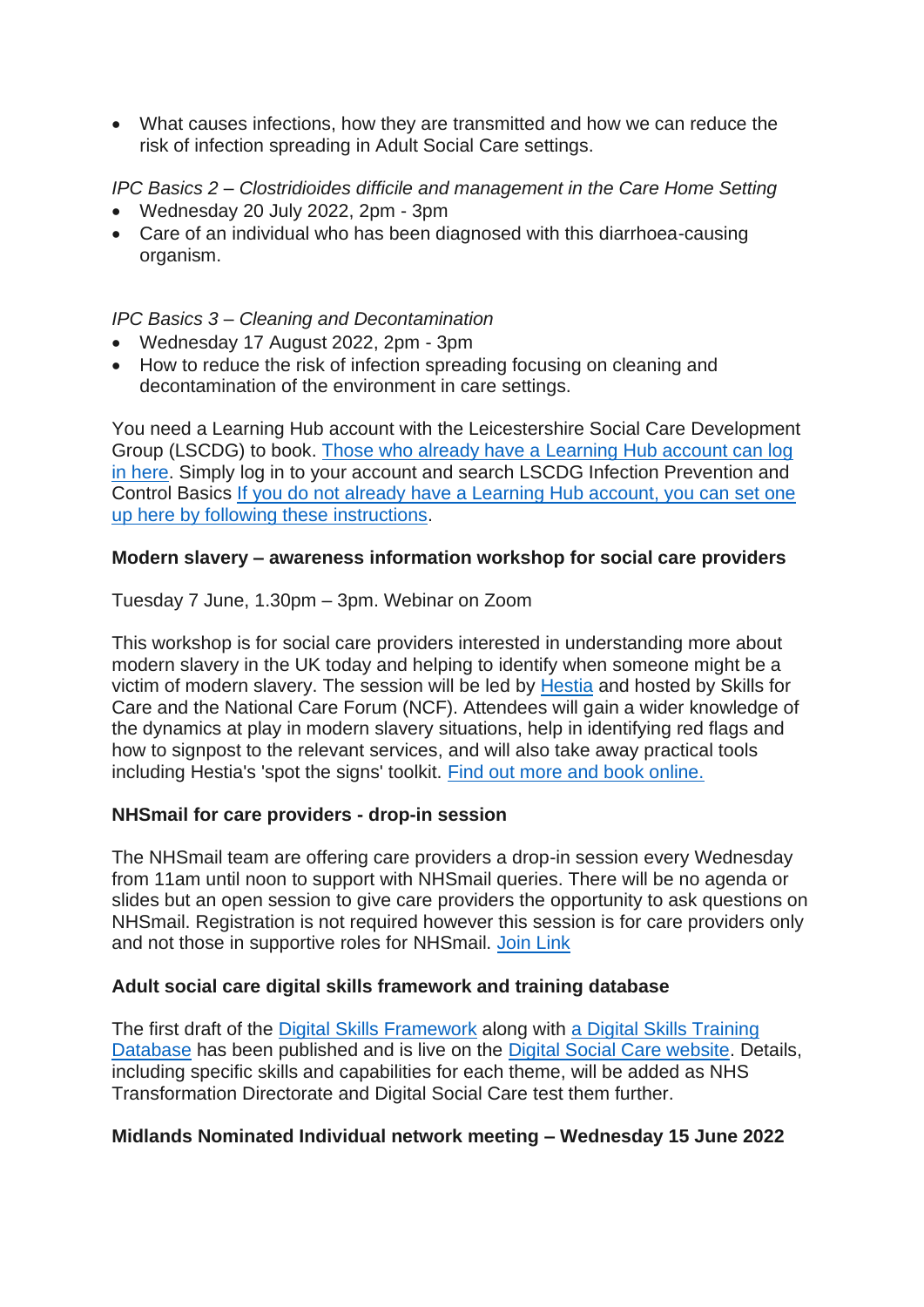Skills for Care are holding their first face to face meeting of the Midlands Nominated Individual network in over two years. It will be a chance to network with colleagues as well as to hear speakers from CQC and DBS; West Midlands ADASS are also attending to provide an update on latest information regarding changes to the Mental Capacity Act and LPS. [Find out more and book here.](https://events.skillsforcare.org.uk/skillsforcare/frontend/reg/thome.csp?pageID=423614&eventID=1356&traceRedir=4)

#### **Working together in the Midlands to support the Digitising Social Care programme (DiSC) webinar**

Monday 13 June, 2.30pm – 4pm. Webinar on MS Teams

ADASS is hosting a webinar for ICSs and care providers to support the implementation of the NHS Transformation Directorate's Digitising Social Care (DiSC) Programme. The webinar will raise awareness of the DiSC programme, understand what it means for the Midlands and consider the most effective ways of working together. To find out more email ADASS West Midlands at [info@wm](mailto:info@wm-adass.org.uk)[adass.org.uk](mailto:info@wm-adass.org.uk)

### **FINANCE UPDATE**

### **Infection Control and Testing Fund – Round 3 (ICTF3)**

We continue to process payments to providers. 'Direct' payments in relation to infection control and vaccination reported expenditure for October 2021 to March 2022 have been processed. The final testing payment in relation to February and March 2022 is in progress and will be made to providers by Tuesday 31 May.

There are further payments to make in June. First, those providers that missed the deadline for the reporting expenditure for October/November or December/January, but subsequently reported that expenditure in the final reports will receive a payment in respect of those claims. However, those that had already reported expenditure for all those periods will not receive a further payment. Second, if there are sufficient funds that remain, and overspend payment will be made.

Where there is an outstanding issue or invoices in relation to previous infection control and testing funds, payments will be withheld until the current payments in progress have been made. At that point, we will seek to resolve any outstanding issues and make any associated payments that are due.

#### **Workforce Recruitment and Retention Fund 1 and 2 (WRF)**

All WRF payments have now been processed and should arrive in provider bank accounts in early June. The fund has been fully utilised.

#### **Winter Worker Retention Package**

We have received a number of enquiries from staff who are concerned that they are either not getting the right payment, or not getting a payment at all. We advise them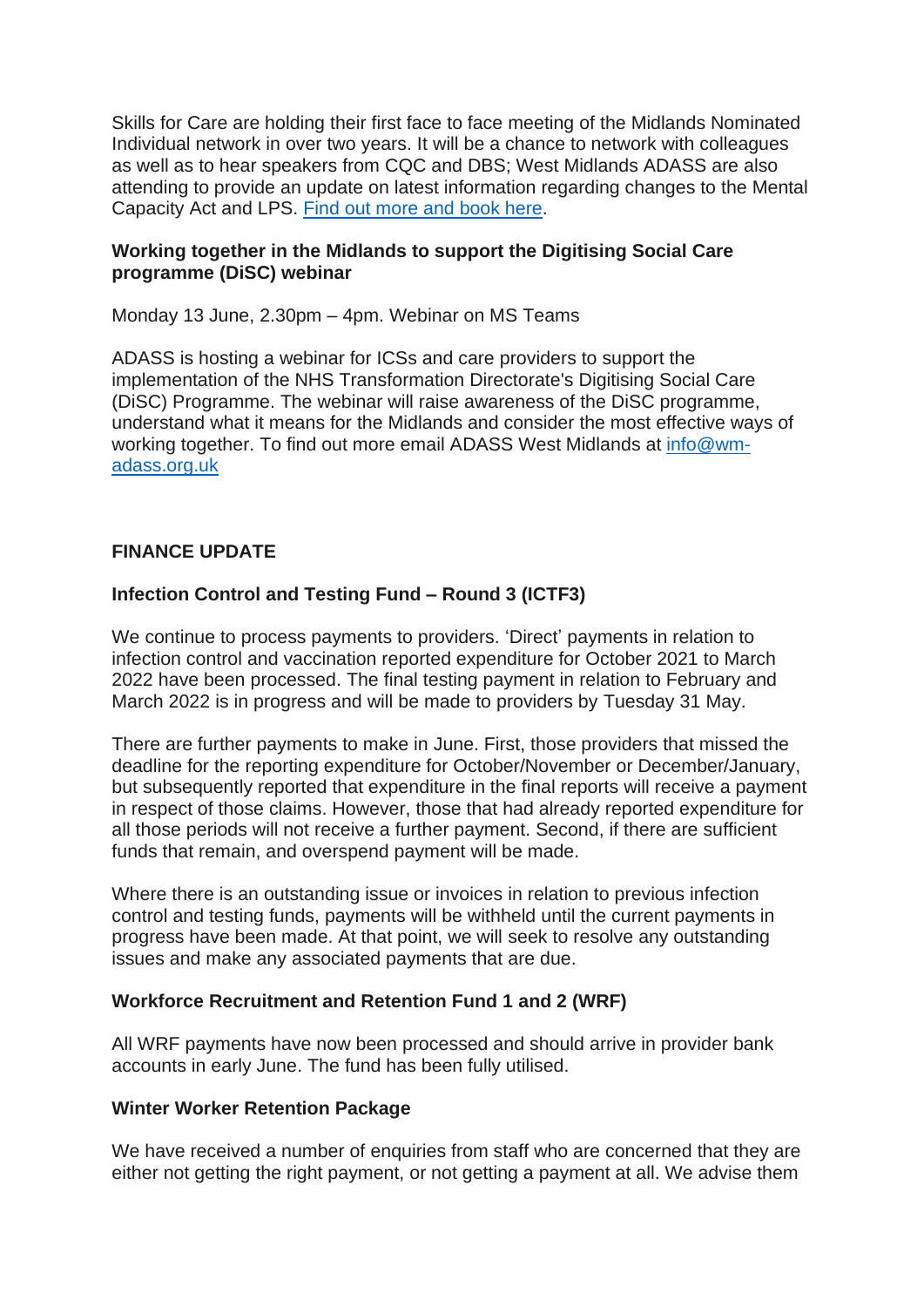that they should speak to their employer as the decision-maker on participation in the scheme, and as the scheme administrator.

Please ensure that payments are administered correctly and in a timely way, and that all staff are advised of the details of the scheme. Please explain to staff that have not qualified for a payment, the reason why they have not qualified.

#### **OTHER NEWS**

#### **Our frontline: support for social care workers**

Loneliness, the theme of Mental Health Awareness Week 2022, provides us with a reminder of a common trigger to poor mental health and emotional wellbeing. One in four adults feel lonely - some or all the time. There's no single cause and there's no one solution. We have pulled together some free resources to help you understand the impact of loneliness and improve mental wellbeing at work. You can read them online or download them.

In this [article](https://socialworkwithadults.blog.gov.uk/2022/05/12/mental-health-awareness-week-a-prompt-for-adult-social-work/?utm_campaign=Adult+Social+Care+Update+13.05.22&utm_content=dhsc-mail.co.uk&utm_medium=email&utm_source=Department+of+Health+and+Social+Care&wp-linkindex=5) Mental Health Social Work Lead, Jason Brandon, explains how adult social workers should be alert to signs of loneliness and poor mental health, not just in those they support, but in colleagues and other health and care professionals too.

Read about the [signs of loneliness and poor mental health](https://socialworkwithadults.blog.gov.uk/2022/05/12/mental-health-awareness-week-a-prompt-for-adult-social-work/?utm_campaign=Adult+Social+Care+Update+13.05.22&utm_content=dhsc-mail.co.uk&utm_medium=email&utm_source=Department+of+Health+and+Social+Care&wp-linkindex=5) that can be helpful to you and your colleagues.

This [mental health toolkit from Mental Health At Work](https://www.mentalhealthatwork.org.uk/toolkit/ourfrontline-socialcare/?utm_campaign=Adult+Social+Care+Update+13.05.22&utm_content=dhsc-mail.co.uk&utm_medium=email&utm_source=Department+of+Health+and+Social+Care&wp-linkindex=7) is for social care workers and is full of resources to help support positive mental health in the workplace.

[View loneliness help and resources on the Mental Health Foundation website.](https://www.mentalhealth.org.uk/campaigns/mental-health-awareness-week?utm_campaign=Adult+Social+Care+Update+13.05.22&utm_content=dhsc-mail.co.uk&utm_medium=email&utm_source=Department+of+Health+and+Social+Care&wp-linkindex=4)

The Government recently announced that the Voluntary Community and Social Enterprise (VCSE) suicide prevention grant fund has been awarded to 113 charities. Read [about the charities that were awarded a share of the grant fund.](https://www.gov.uk/government/news/recipients-of-54-million-suicide-prevent-fund-revealed-in-mental-health-awareness-week?utm_campaign=Adult+Social+Care+Update+13.05.22&utm_content=dhsc-mail.co.uk&utm_medium=email&utm_source=Department+of+Health+and+Social+Care&wp-linkindex=6)

#### **Help shape ambitious plans to make Leicestershire a net zero carbon county**

If you would like to help shape the county council's ambitious plans to make Leicestershire a net zero carbon county by 2045, please get involved in this consultation. The proposals to make the county cleaner, greener and healthier are now being consulted on and you can learn more about the net zero ambitions at [the](https://www.leicestershire.gov.uk/environment-and-planning/conservation-and-sustainability/net-zero-leicestershire)  [council's net zero web page.](https://www.leicestershire.gov.uk/environment-and-planning/conservation-and-sustainability/net-zero-leicestershire)

Yours sincerely